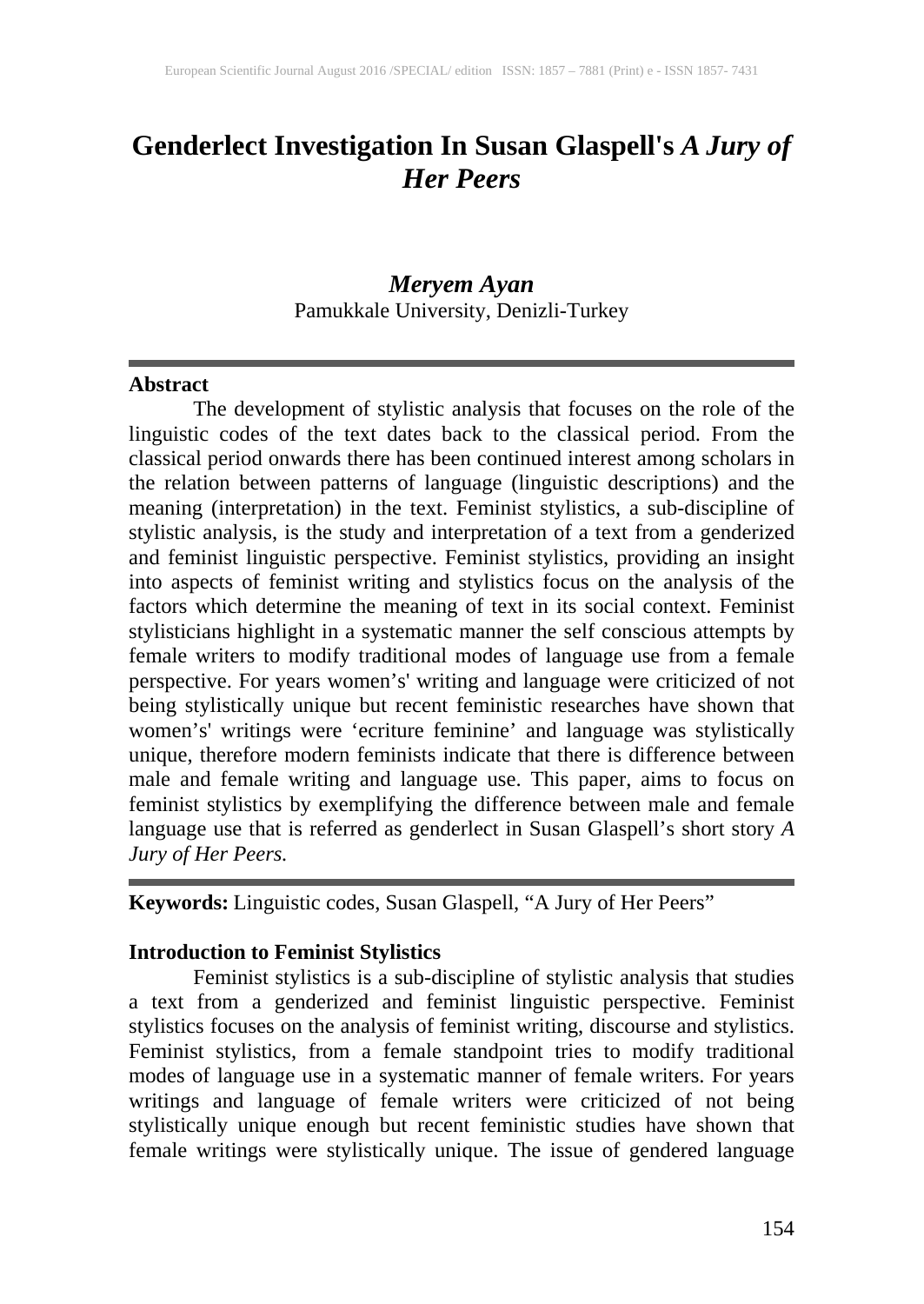has imposed as a distinct category in the field of feminist linguistic. Thus, the modern feminist stylisticians by focusing on female writing and female discourse tried to indicate that stylistically female writing and discourse is unique and different than male writing and discourse.

Feminist stylistics derives its theoretical basis from the theories and practices of feminist criticism that emphasizes the social, political and economic equality between women and men. For Mills most feminists believe that "women are treated oppressively and differently from men and that they are subject to personal and institutional discrimination"(1995;3) because society is organized by male power that oppresses women and their works and words. Feminists express that there are differences in the ways men and women are treated in the male dominated society. Feminism and feminist criticism emphasizing women's oppression and limited place in the society developed critical views about social statues, gender distinction and language usage between the sexes. Feminists through feminist stylistics and language usage that is "the very medium of literary reality, and the real world codification of social values" (Ufot, 2012; 2461) intended to change the stereotypical women image and present the difference between male and female discourse. Feminist stylistics argues that there is a male hegemony in both the treatment of women in society and their characterization in literary texts. Therefore, feminist stylistics seeks to "formulate an authentic counterimage of women through their writings" (Ufot, 2012; 2462) because they see literature as a medium for foregrounding the female experiences and destructing women stereotypes formed by male works and words. Feminist stylistics by focusing on the "aesthetic effect achieved through language" (Leech and Short, 1981; 13) intends to explore the stylistic ways in which language usage and social structure in literature express female consciousness and present the dialectical struggle between male and female characters of feminist writings. McFadden states that "feminist writing and feminist stylistics both reflect genderized perspectives in literary studies which can either perpetuate the oppression of women or help to eliminate it"  $(1997;14)$ .

Feminist stylistics by identifying the dialectical features in language usage and the alternative forms of expression in female texts intend to develop a textual analysis with the feminist discourse. For Mills, Feminist stylisticians aimed to "develop an awareness of the way gender is handled in texts" (1995;1). Mill indicates that feminist stylistics does not only focus on the description of sexual discrimination in literary works but also includes a study of "the ways that point of view, agency, metaphor or transitivity are unexpectedly related to matters of gender" (1995; 2). Basically, Feminist stylistics emphasizes the ways in which female authors conceptualize their works and reflect meaning in their texts. Blaine, argues that Feminist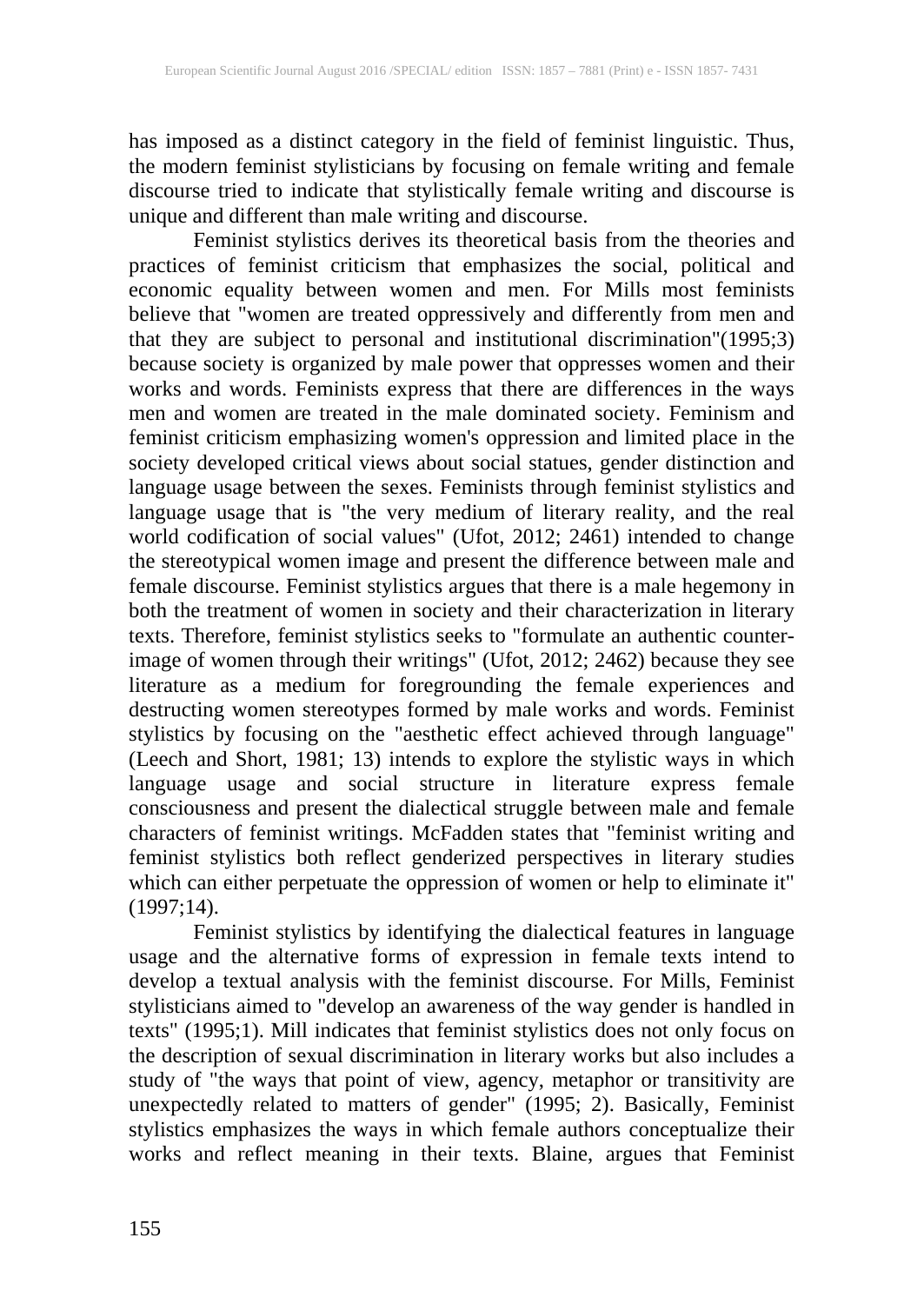stylistics is "the strongest successor of critical stylistics with more specific concerns of unmasking patriarchal ideologies and denaturalizing patriarchal assumptions" (1990; 3). The goal, therefore of Feminist stylistics approach to stylistic study is the evolution of linguistic and social change that altered the usage of language which oppress, subordinate, humiliate and dehumanize women in society.

Generally, in recent years, Feminist stylistics tends to emphasize, in a variety of ways the differences between the sexes whereas in the early period its focus was on the sameness of the sexes and the sameness of the presence of simple and complex sentence structures in male and female works. Namely, the early feminist stylisticians' emphasis was on the similarities between texts produced by both men and women and it was thought that there were no significant differences in style between works written by men or women. Yet, in the modern times, emphasis has shifted and number of feminist stylisticians starting with Robin Lakoff's *Language and Woman's Place* (1975) and Dale Spender's *Man-Made Language* (1980) insisted that there is a women's writing that is different in style from men's writing. Although the roots of feminist linguistic or gendered language come from Virginia Woolf and Simone de Beauvoir, the modern feminists' works have provided new perspectives, such as; Sara Mills's works; *Discourses of Difference: Women's Travel Writing* (1991), *Feminist Stylistics* (1995), *Feminist Reading/Feminist Readings* (1996),*Gender and Politeness* (2003), *Language and Sexism* (2008), and her *Feminist Postcolonial Theory: A Reader* (2008) Mills works recommend her as one of the most important feminist stylisticians and theoreticians of gender and discourse in the last decades, together with Robin Lakoff, Deborah Cameron, DeborahTannen. Sara Mills's *Feminist Stylistic* is a pioneering work discussing the feminist writing and discourse. According to Mills, Woolf asserted that there was a "sentence of the feminine gender" and certain "women writers created a new type of sentence which is looser and more accretive than the male sentence" (1995; 44). Woolf and modern French feminists such as Luce Irigaray and Helene Cixous assert that there is a difference between men's and women's writing and their way of language use. Namely, modern feminist stylisticians insist that men and women differ in their ways of writing and linguistics. Briefly, the writing difference/ecriture feminine and linguistic difference/genderlect between men and women form the important basis of feministic stylistics in the postmodern feminist era.

## **Genderlect Difference**

The question of male-female language differences has generated a considerable amount of thought and discussions, among feminists, feminist stylisticians, linguists and socio-linguistics over the last twenty years. The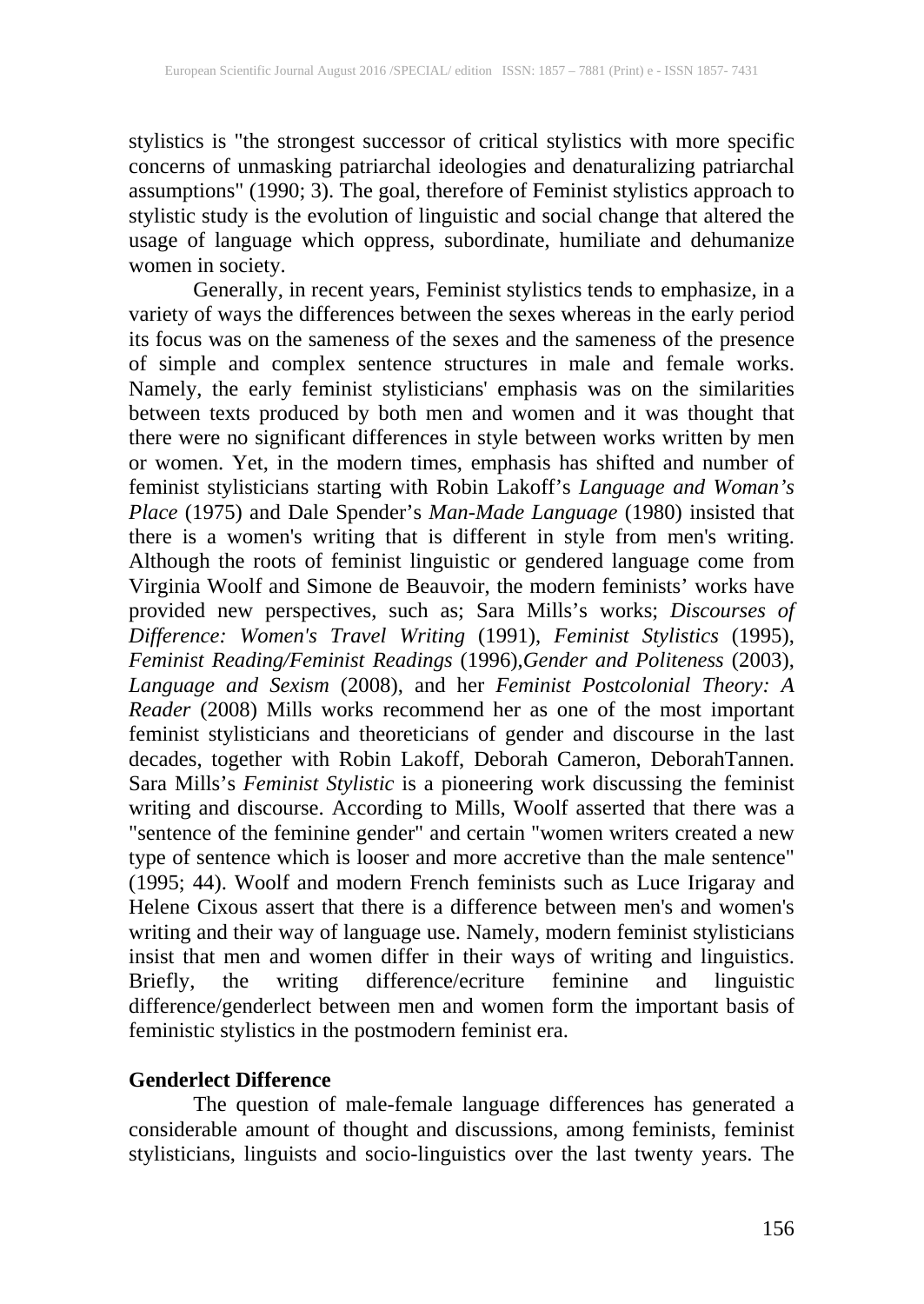discussion whether women write different than men began with Virginia Woolf and developed with the modern feminists who insisted that men and women differ in their ways of thinking, writing and expressing reality. Virginia Woolf, in her *Women and Fiction* (1990: 47-53) or in her *The Angel in the House* (Woolf, 2004: 185-190) focus on the struggle women writers experience because they are limited by the conventions of writing that have been created by men's words. Woolf refers to unique writing style of women as the "female sentence" and Mills describes it as the "gendered sentence"(qtd in Ufot, 2012; 2463). Generally, the writing difference in the way men and women structure their sentences is defined as "ecriture feminine", a term coined by Helen Cixious that emphasizes the unique "female writing", and the linguistic differences in the way men and women use language is referred as "genderlect" which is a term used by Cheris Kramer (Kramarae). In other words, the term genderlect, combining gender and dialect, has been coined to define the linguistic difference between the way men and women speak. The portmanteau word, "genderlect is a variety of a language that is tied not to geography or to family background or to a role but to the speaker's sexual gender" (Suciu, 2012; 1). According to the sexual differences the speech and conversation between men and women change. Women use "rapport talk" to establish meaningful connection with others, while men use "report talk" to gain status in relation to others (Tannen, 1990; 434). Rapport Talk is the typical conversational (dialogical) style of women, which seeks to establish connection with others. Report Talk is the typical monologic style of men, which seeks to command attention, convey information, and win arguments. Because women and men use language differently, Tannen suggests that they are speaking "different dialects, or genderlects"(1986;124). The goal of genderlect theory is to understand the language of the sexes. Early works in genderlect theory explored how gender patterns in language use often diminished, marginalized and silenced women compared to man. However, later works began to focus on how gender patterns in language use differed in women's and men's speech and writing. Therefore, recent feminist studies have focused on critical views about female language use that emerged a subdiscipline study of stylistics defined as feminist stylistics that intends to discipline study of stylistics defined as feminist stylistics that intends to explore the ways in which literature expresses female consciousness, experiences, writing and language. McFadden states that feminist writing and feminist stylistics:

> Raises questions about literature that are basic to men's struggle for autonomy. Such questions include: how does the language of literature represent women and define gender relations? … How does one's gender alter the way in which one writes? (1977;14)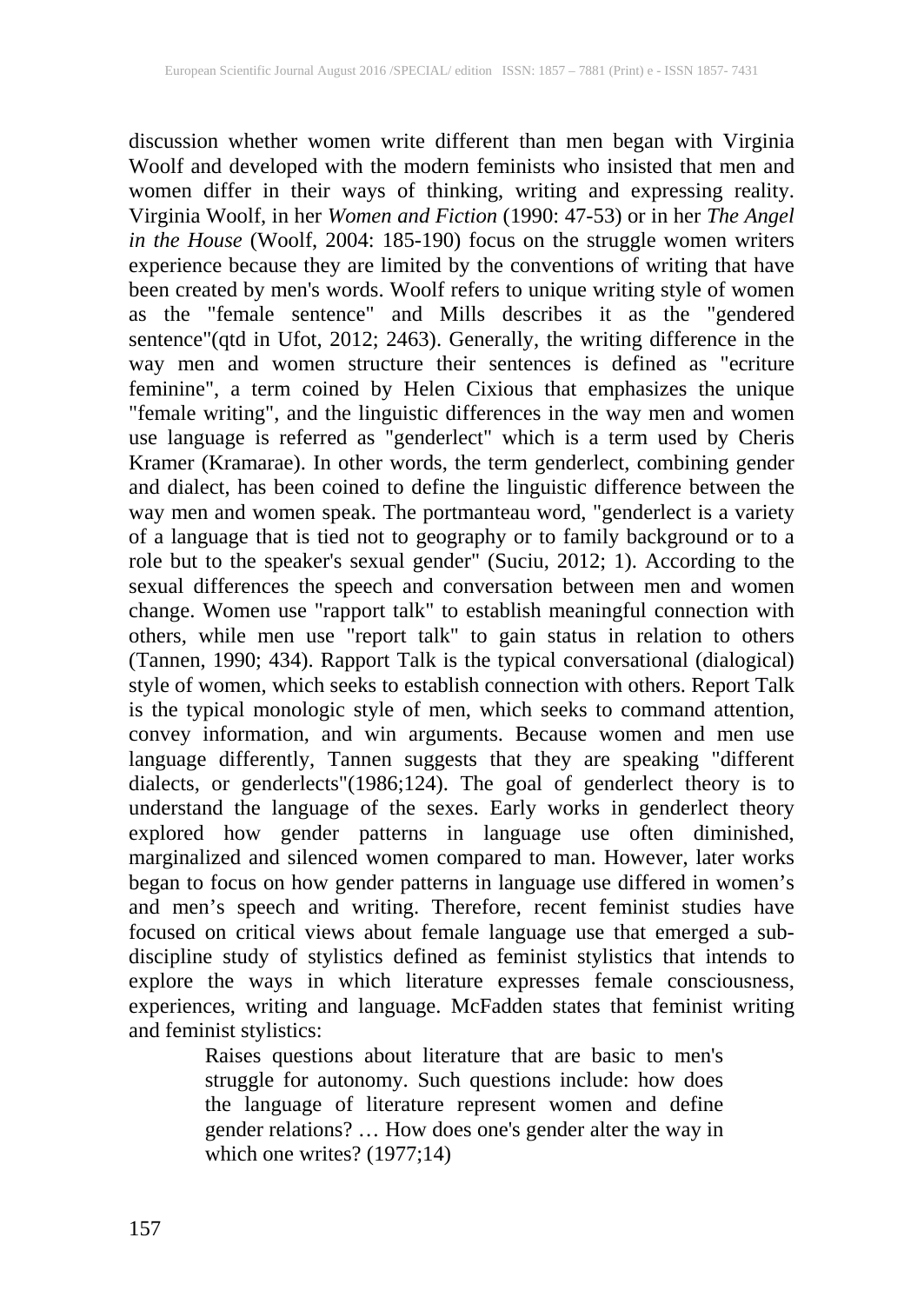Feminist Stylistics that focuses on the difference between men's and women's language usage indicated that men and women speak differently because of belonging to different subcultures and being brought up in different sociolinguistic subcultures, cultural coding and the socialization process, including family, friends, school, games, that contribute to ones femaleness or maleness. Linguistic differences between men and women are not caused by a power imbalance but by different norms of conversational interaction. Rather than speaking differently simply because they are women and men, women and men may differ in their patterns of language use because they are engaged in different activities or are playing different conversational roles, therefore, each gender has its own weaknesses and strengths."Culture is simply a network of habits and patterns gleaned from past experiences, and women and men have different past experiences. From the time they were born they were treated differently, talked to differently, and talk differently as a result." (Tannen 1986:125) Dennis Baron, in his book *Grammar and Gender* states:

Women's speech differs from men's is accepted in much the same way that the psychological differences between the sexes are accepted, and because language is perceived as an innate and essential part of our humanity, sex differences in language are treated as natural, genetic, only to be expected and frequently to be reinforced (2007;55).

The majority of feminists linguists regard "men's speech as forceful, efficient, authoritative and serious while women's language is viewed as a deviation from the norm, and is characterized as trivial, hesitant, super polite and euphemistic" (Suciu, 2012; 2). Not only how or what men and women talk about is different, but also the way in which they talk about the subjects differ because "women wait patiently for the other person to finish his/her turn; men interrupt, they compete for the dominance of conversation topics" (Suciu, 2012; 2). Feminist stylisticians posit that female writing and language is substantially different in terms of its formal linguistic constituents as well as thematic concerns. Tannen assumes that male and female conversational styles are equally valid: "We try to talk to each other honestly, but it seems at times that we are speaking different languages—or at least different genderlects" (1990;433). In sum, male and female are speaking two distinct cultural dialects of the same language that forms a genderlectical discourse.

## **Genderlect Investigation in Susan Glaspell's** *A Jury of Her Peers*

Susan Glaspell, living in a community passionately concerned with socialism and feminism . . ." (BenZvi, 1995; 160), was supported by a "group of friends who were intellectuals, socialists, feminists and radicals"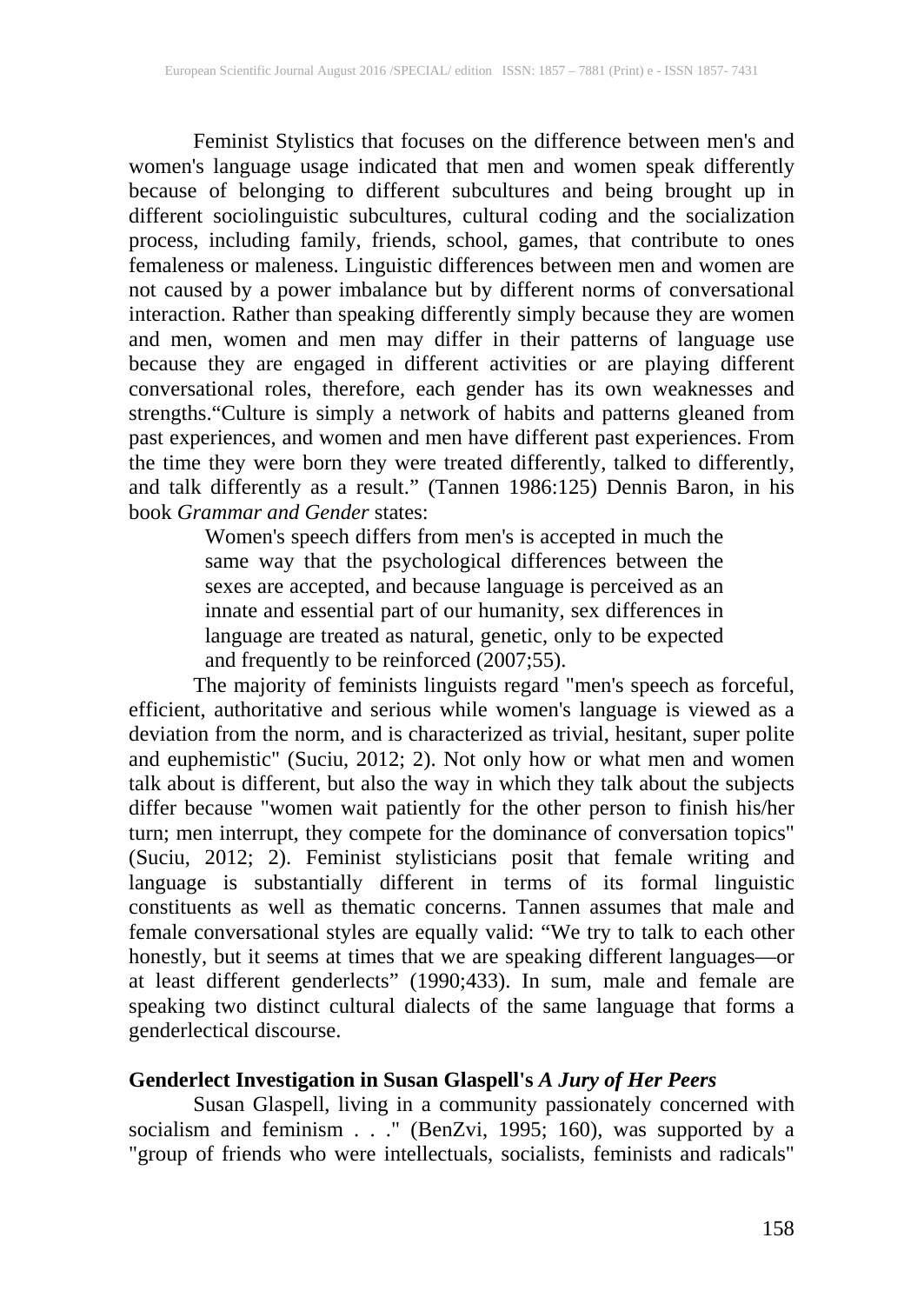(Makowsky, 1993; 24). Thus, "Glaspell found encouragement for her interest in creating female characters who desired to free themselves from the stereotypical roles into which they had been cast" (Ben-Zvi,1995; 160-161) from a social and feminist perspective. Susan Glaspell has written more than forty short stories, fourteen plays, and nine novels. Glaspell's short story *A Jury of Her Peers (1971)* is an adaptation of her best known play *Trifles.* Both the play and the story have been analyzed from feminist perspectives raising questions about women's oppression in a society dominated by men and gender differences in perception. In this paper the story is analyzed from a feminist stylistic perspective focusing on the genderlect notion. Thus, the difference between male and female investigation is referred as the genderlect investigation because men and woman investigate, talk and communicate on same events from a different gender dialects. Namely, women and men differ in language use, even though they seem to speak the same language they use different words or dialects that create conflict and misunderstanding between the two sexes.

Susan Glaspell's, *A Jury of Her Peers* (1916) is a detective story on the surface but is more of a commentary about female oppression, justice, and difference in perspective and discourse between men and women that present a genderlect investigation because both sexes solve the same murder from different perspectives. The important things for women become trivial for men and the important thing for the men seem meaningless for the women, therefore; the trifles for men become the evidence for the women in solving and understanding the reason behind the murder. Tanner suggests that it is "about pre-judging and re-judging of men and women who focus on different details as evidence and speak a different language"(1972; 8). In other words, during the genderlect investigation men and women are speaking different dialects of the same language to solve a murder from different standpoints.

*A Jury of Her Peers* takes place in the rural Midwest, Dickson County. Throughout the story, the men and the women display different interests, concerns, and priorities as they investigate the crime. As the men: the Sheriff, county attorney (Henderson), and Mr. Hale, and the women: Mrs. Peters and Mrs. Hale enter the Wright farmhouse they are divided into two separate groups and their act of perception becomes sex-coded because of their different physical, psychological and emotional reactions to the murder. Men, inside the Wright's farmhouse, take charge at once and begin their investigation to solve the crime while the women, wonder with worried eyes and express their sadness and anxiety. In other words, the men look around the house only to talk "about what had happened,"(155) while the women quietly gaze around noting "a lonesome-looking place"(155) and the untidiness in the house.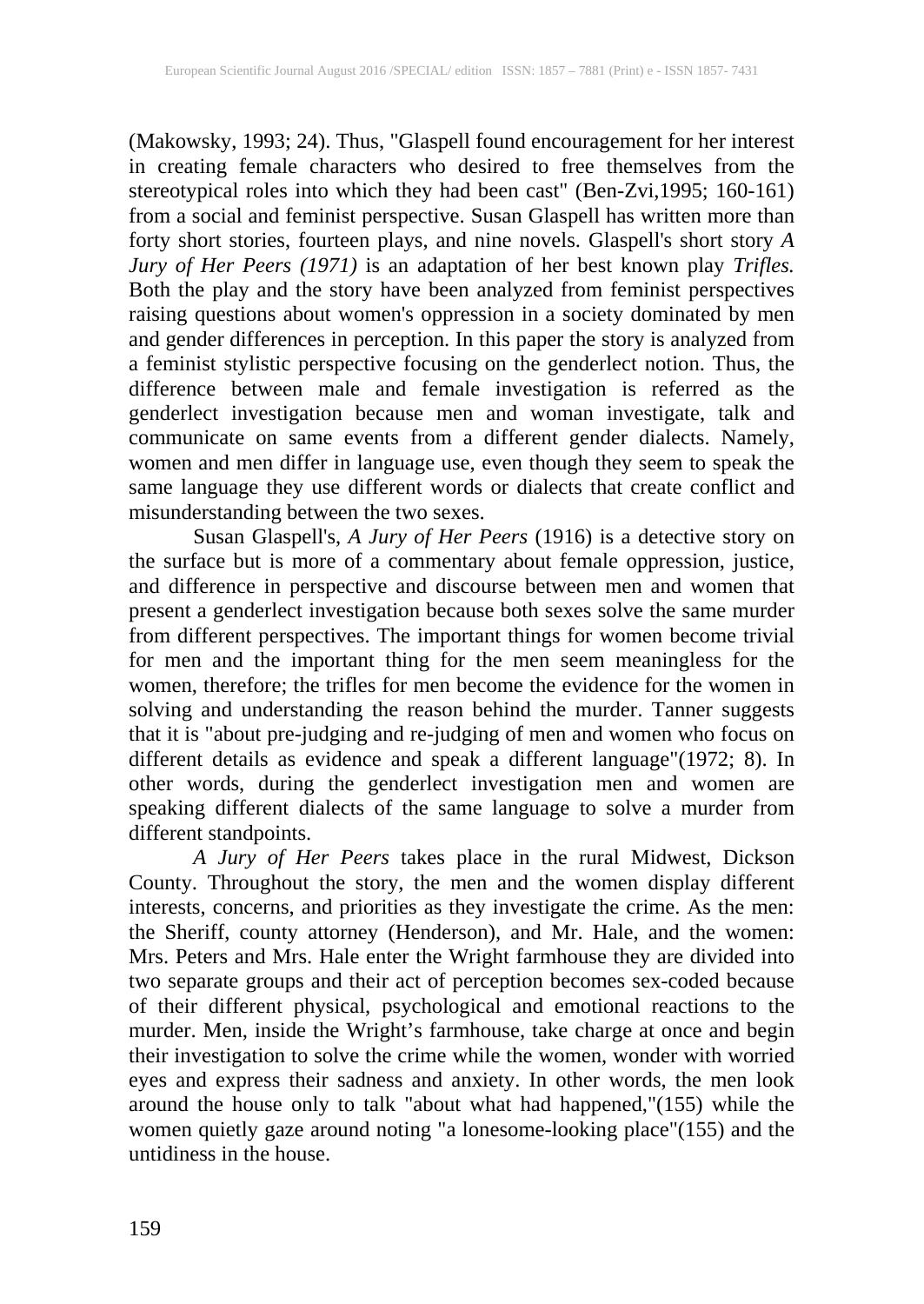After Mrs. Hale "had her foot on the door-step, her hand on the knob she felt she could not cross the threshold" (155) because for twenty years she did not visit Minnie Wright properly. Thus, Mrs. Hale felt pity and guilt. The men went over to the stove as they entered from the kitchen door and the women stood close to by the door. "Sheriff Peters unbottoned his outer coat, and leaned over the kitchen table in a way that seemed to mark the beginning of an official business"(155), and asked Mr. Hale to "tell just when he came here yesterday morning"(156). Mrs. Hale hoped Mr. Hale would tell the story straight and plain and would not tell anything to make things harder for Minnie Foster (Mrs. Wright). Mr. Hale told the sheriff that he had came to the Wright's house to ask John Wright if he would like to have a telephone line but Mrs. Wright was sitting on a rocking chair and looking "queer" (157). When Mr. Hale asked, Mrs. Wright, where John Wright was, pleating her apron, quietly she said "he is dead"(158). Mr. Hale was surprised and said "he didn't know what to do". He asked her "why he died" and she said "he died of a rope round his neck and continued pleating the apron"(158). Harry asked her as "someone slipped a rope around his neck and strangled you didn't wake up"?. She responded "I didn't wake up"(158). Mr. Hale expressed his disbelief that she could have slept through the murder, afterwards he went and called the attorney. Attorney got his pencil in his hand all ready for writing (159). The county attorney walked toward the stair door and looked around the kitchen and said with a little laugh "nothing here but kitchen things"(159). He saw the kitchen things as insignificant trivial objects. The initial separation between men and women started with their attitude and interpretation over the kitchen things.

The county attorney looking at the old fashioned kitchen cupboard, said "Here's a nice mess"(159) but the one of the two women looking around with sympathy, Mrs. Peters, the sheriff's wife, said "She worried about that when it turned so cold last night. She said fire would go out and her jars burst"(159). Women were humiliated and laughed at when they expressed their sadness and worry over Mrs. Wright's broken jars of jam. Sheriff Peters found the explanation of his wife tremendously humorous and said: "Well, can you beat the women! Held for murder, and worrying about her preserves!" and the attorney said: I guess before we're through she may have something more serious than preserves to worry about" (160). The men laughed at their wives' and Mrs. Hale's husband said with a good natured superiority:"women are used to worrying over trifles" (160). However, it is precisely the "trifles" (160) that hide the evidences to solve the murder. The dialogues between women and men show that men's report talk seeks to command attention, convey information, and win arguments while women's rapport talk seeks to establish connection with others, therefore women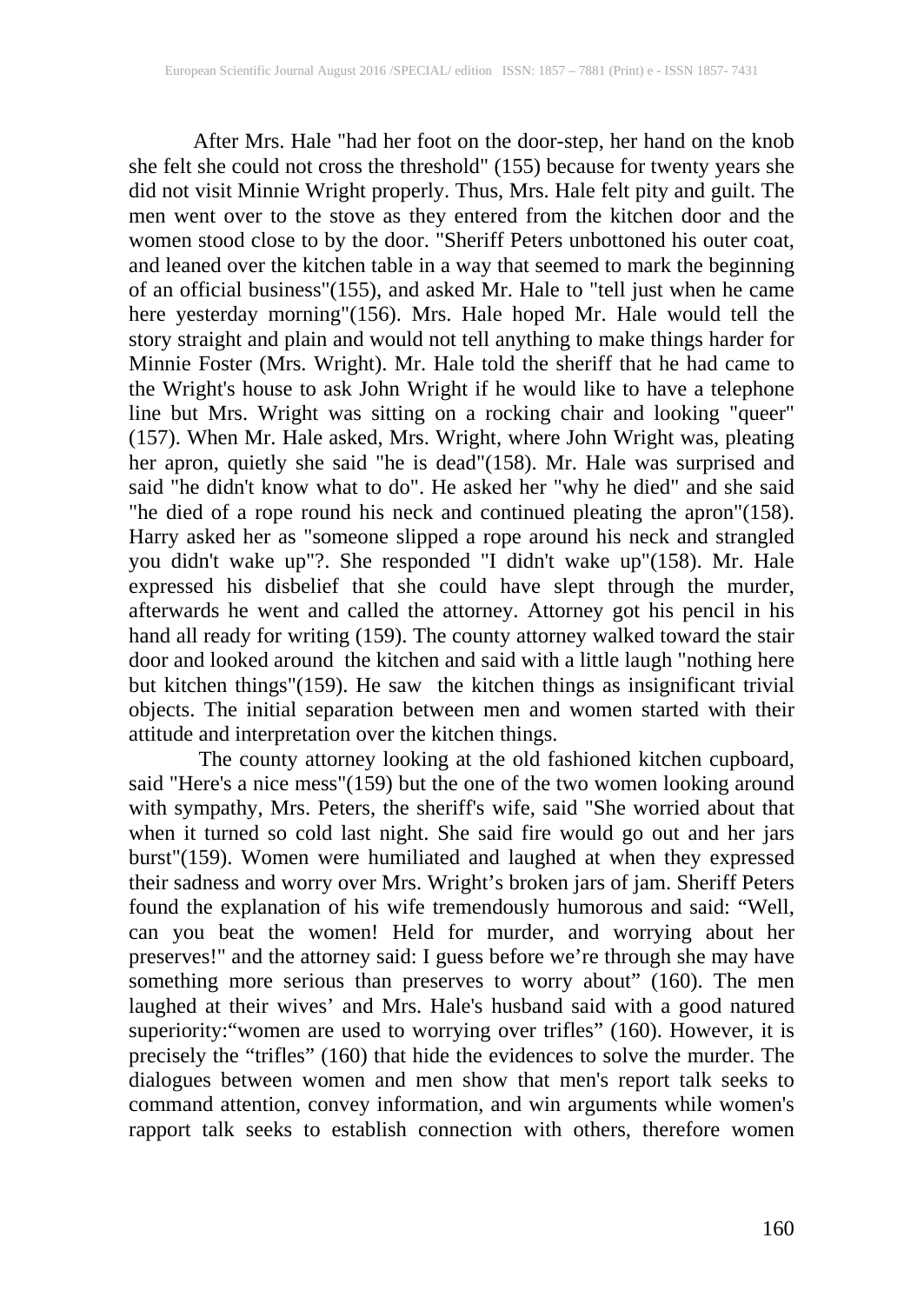sympathize with Minnie Wright's situation and try to re-judge the event with trifle evidences to protect her while the men judge and accuse her.

The two women moving together acting as supporter and protector decide "what is relevant under the marriage law whereas the men power of authority, acting as judge and jurors, decide what is relevant under the law" (Bryan,1997;1306). Thus, the men judge Minnie Wright and accuse her because they cannot understand her complex story and her situation. The differences of the men and the women in their investigation and comprehension of the murder reveal the differences in how they discover and decode clues of the event, therefore as men prejudicially judges, women rejudge the fate of Minnie Wright.

After the investigation in the kitchen men continue their investigation by going "upstairs first-then out to the barn and around there" (156) in their search for clues, while the women are left in the kitchen and parlor seeking for their own clues. The men cannot understand what is happening in the kitchen, therefore they try to seek for evidence upstairs and outside. The women left alone in Minnie's kitchen, moving together begin discovering their own clues about Minnie's situation in the kitchen and the parlor. Gradually, Mrs. Hale and Mrs. Peters begin deciphering details about Minnie's life that escape the notice of their husbands. They notice Minnie's despair, loneliness, her broken furniture, the mess in the kitchen where she had to cook, and her ragged clothes.

Men humiliating the women say: they would not "know a clue if they did come upon it,"(161). The two women begin to investigate the insignificant "kitchen things" (161), the unusual, and remnants of kitchen chores left "half done"(162). Additionally, the women comprehend the implications of some "fine, even sewing gone suddenly awry, as if she didn't know what she was about!"(165). As the two women piece the clues together, Minnie's situation starts to be revealed. When they spot the crooked stitching on one of the quilts Minnie was working on, Mrs. Hale pulls out Mrs. Wright's "crazy" stitching, she says she's "just pulling out a stitch or two that's not sewed very good" (165). Yet, they both know what that stitching means, therefore they speculate that she must have been upset and confused.

The two women also find Minnie's canary strangled and carefully tucked away in a box inside her sewing basket. After discovering the canary, the two women begin talking about how Minnie, once was a sociable and cheerful women but after marrying her silent, cold husband, in years she turned into a lonely person. In other words, Mrs. Hale states that Minnie, the young and pretty girl that she once knew, has died. Mrs. Hale recognizes Mr. Wright's responsibility for what has happened to Minnie, for creating the circumstances that drove her to violence. As she says to Mrs. Peters after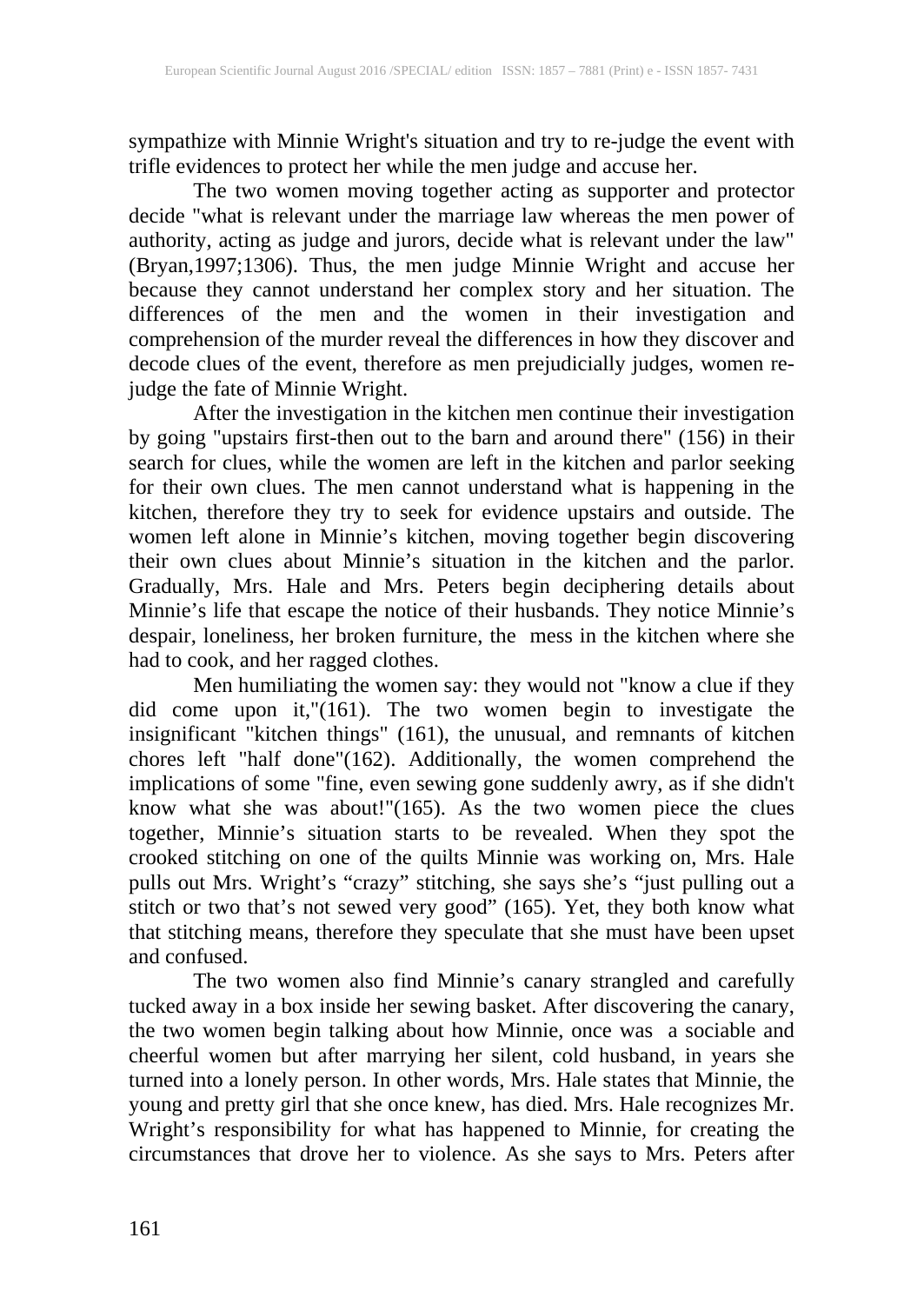they discover the body of the bird, "No, Wright wouldn't like the bird ... a thing that sang. She used to sing. He killed that too." (170). The women's perspective and understanding of Minnie Wright raised questions about the responsibility of her case. Both women also notice that a birdcage door has been broken and with few words spoken between them, they infer that John Wright might have strangled Minnie's canary, her only source of joy, much the way he killed his wife's spirit with his violent manner. The two women piece together the clues; strangled canary and the birdcage and speculate that Minnie has strangled her husband just as he had strangled her canary. Empathizing with Minnie, the women decide not to tell their husbands about the results of their own investigation by concluding; "We all go through the same things-it's all just a different kind of the same thing! If it weren't-why do you and I understand? Why do we know-what we know this minute?"(171).Thus, they repair the stitching on Minnie's quilt and hide the body of the canary. First, Mrs. Peters tries to put the box holding the strangled bird's body into her handbag but cannot fit the box into it. Seeing this, Mrs. Hale takes it from her and hides it in her large coat pocket just as the men enter the room. Thus, the way men and women solve the murder differ regarding to the way and which they use language and investigate the event which can be indicated as in the following list.

| Male Investigation                | & Language               | Female                         | & Language           |
|-----------------------------------|--------------------------|--------------------------------|----------------------|
|                                   |                          | Investigation                  |                      |
| Outside                           | public                   | Inside                         | private              |
| Upstairs/Bedroom &<br><b>barn</b> | general / formal         | Downstairs/<br>kitchen& parlor | specific/informal    |
| Powerful                          | serious/efficient        | Powerless                      | trivial/hesitant     |
| House                             | logical                  | Cage                           | emotional            |
| Strangled man                     | aggressive               | Strangled bird                 | passive              |
| Dead body                         | authoritative            | Dead Spirit                    | euphemistic          |
| Rope                              | direct                   | Ouilt                          | indirect             |
| Strangling event                  | hostile/forceful         | Stitching event                | polite/detailed      |
| Speaking                          | advising                 | Silent                         | sharing              |
| Questioning critically            | answering                | Gossiping                      | therapeutical        |
| Problem solving                   | proving                  | Speculating                    | hiding               |
| Noisy communication               | arguing                  | <b>Silent</b><br>communication | /supporting          |
| Evidence                          | knowledgeable            | Trifles/Hints                  | understanding        |
| Searching                         | pre-judging<br>/accusing | Discovering                    | Re-judging/defending |
| Reacting physically               | Discussing               | Reacting<br>emotionally        | Empathizing          |
| Solving                           | Commenting               | Knotting                       | sympathizing         |
| Resulting                         | Judging                  | Conclusion                     | Saving               |

The Differences Between Male and Female Genderlect Investigation: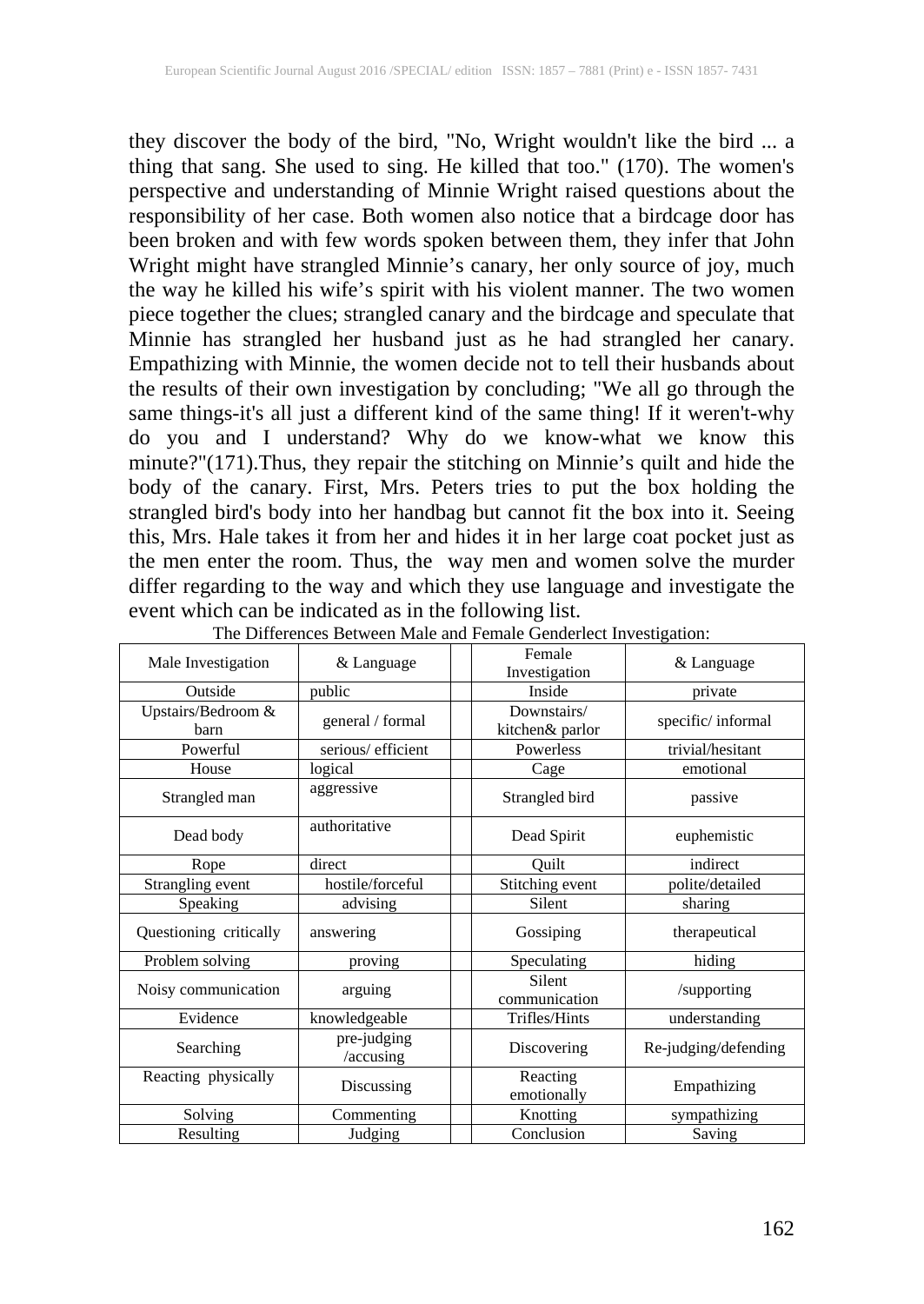The last words of the story are Mrs. Hale's in response to a question asked by the county attorney as to how Mrs. Wright planned to finish her quilt, she replies, "We call it-knot it." (173). In the final statement of the story, Mrs. Hale indicates the bonding of the two women and the way they silently bind the clues together to knot Minnie's case and "not tell" what they know to the men . Thus, the genderlect investigation ended from a totally feminine standpoint knotting mutely against the male authority that always sees female as dealing with trivial things that actually can be significant evidences in solving and judging a serious crime.

## **Conclusion**

In conclusion, Feminist stylistics providing the basis for the interrogation of texts from a feminine standpoint analysis the text's language from a female perspective that provides alternate possibilities in interpreting gendered patterns, discourse, character and sentence analysis. Glaspell's *A Jury of Her Peers* employs essentially a feminist stylistics standpoint in presenting a genderlect investigation of a murder on the surface but in depth a story of revenge, women's victimization, oppression, justice and women's shared experience, together with a possibility for the creation of an alternate feminist jury and justice judging from a feminized perspective. Thus, Feminist stylistics standpoint tries to state the difference in gender discourse that enables the women to become a jury of their peers experiencing feminized perspectives, and female writing/ecriture feminine and female language/genderlect. Briefly, the genderlect investigation has been drawn on the Feminist stylistic standpoint of the genderlect jury who has given their verdicts with their own experiences and words.

### **References:**

Ben-Zvi, (1995) (ed).*Susan Glaspell: Essays on Her Theater and Fiction*. Michigan: UP of Michigan.

Blaine, Virginia. (1990).*The Feminist Companion to Literature in English: Women Writers from the Middle Ages to the Present.* New Haven: Yale Publishers.

Baron, Dennis. (2007). *Grammar and Gender*. New York: Yale University Press, 1986. Print.

Bryan, Patricia L. (1997).Stories in Fiction and in Fact: Susan Glaspell's "A Jury of Her Peers" and the 1901 Murder Trial of Margaret Hossack. *Stanford Law Review*, Vol. 49, No. 6 (July), pp. 1293-1363.

Leech, G. N. & Short, M. H. (1981). *Style in Fiction.* London & New York: Longman.

Makowsky, Veronica. (1993). *Susan Glaspell's Century of American Women.* New York: Oxford UP